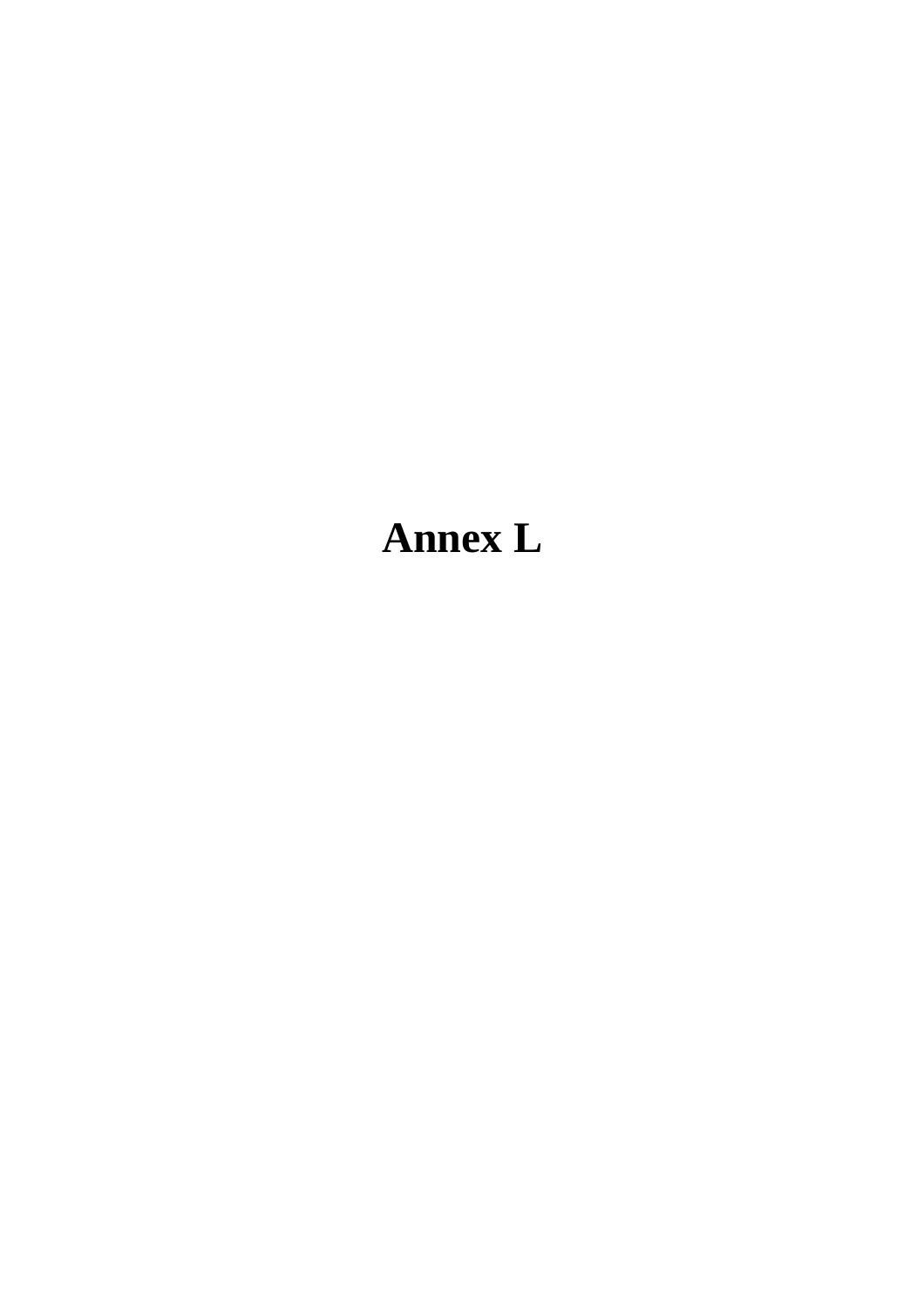## **Baseline Seabed Survey Final Report**

**Additions and Amendments**

**The Hong Kong Electric Co. Ltd.**

### **Baseline Marine Ecological Monitoring for Lamma Power Station Extension**

**Contract number 00/9446**

 Original report : December 2000 This document : February 2001



Oceanway Corporation Limited 20B Shan Liu Village Sai Kung Hong Kong (SAR) Telephone 28184400 Facsimile 2818 4411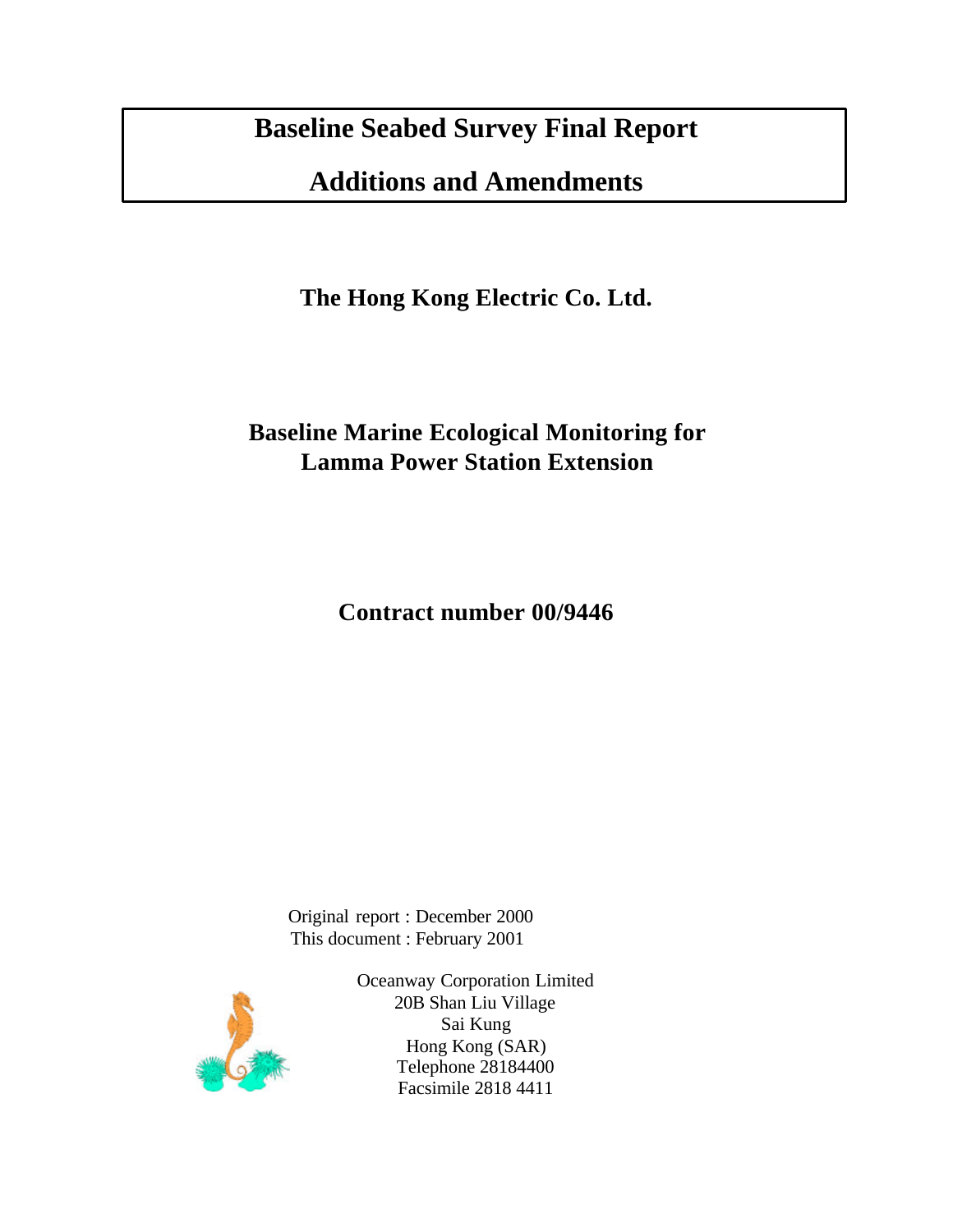**This document refers to the Baseline Marine Ecological Monitoring for the Lamma Power Station Extension Report prepared for the Hong Kong Electric Company on the 15th December 2000.**

#### **Below are additional remarks and amendments to this report.**

#### 1. para. 2. (methodology)

#### **Section 2.1. Baseline Survey**

The ROV survey carried out in 1998 examined the Reclamation Site Zone and outer soft sediment areas of the adjacent seawall of the ash lagoon. The swathe of footage along each transect was  $\sim 0.5$  m, however, there was a degree of variability as the handling of the ROV was dependent on sea conditions and the topography of the seabed. The survey covered a total area of  $\sim 1500 \text{ m}^2$  (four transects). In comparison the Rapid Ecological Assessment (REA) will be carried out by scientific divers using 100 m belt transects with a maximum width of 2 m. The planned surveys will encompass a total transect length of 1000 m (10 x 100 m) within the Reclamation Site Zone and also include two additional survey areas, i.e., the Ash Lagoon Seawall Zone and Ash Lagoon Seawall Base Zone. Five transects of 100 m length will be surveyed using belt transects within each location, respectively. Dive survey teams will assess a minimum survey area of 2000  $m<sup>2</sup>$ . The REA survey technique will involve visual census of dominant benthic organisms that should allow for improved identification of soft corals and gorgonians and abundance estimates. *In situ* field notes detailing notable features of such organisms will be compiled and complemented with photographic records. Coral specialists will also make a limited collection of unidentified specimens for examination at a later stage.

#### 2. para. 3 (Results)

#### **3.2.1. Soft coral, gorgonian and hermatypic coral abundance**

#### A. Reclamation Site Zone

Eight gorgonian genera and five soft coral genera were recorded using the REA survey technique as compared to three gorgonian and three soft coral species by the ROV method. Density (number of colonies.  $m<sup>2</sup>$ ) of each genera also differed with a higher density of the dominant gorgonian (*Euplexaura*) recorded in the year 2000 (2.682 colonies.  $m<sup>2</sup>$ , as compared to 0.815 colonies.  $m<sup>2</sup>$  in 1998). Low numbers of seapens and the azooxanthellate scleractinian coral *Tubastrea* sp. were recorded by both survey methods.

#### B. Ash Lagoon Seawall

No comparison of soft coral and gorgonian density between surveys carried out in the years 1998 and 2000 can be made as the ROV transects only fringed the outer soft sediment area adjacent to the Ash Lagoon Zone Base. Construction of the Ash Lagoon Seawall occurred in mid-1996 and the soft coral and gorgonian fauna recorded in November 2000 reflected the settlement and colonisation processes taking place on the rubble mound seawall in a relatively short period of time (~ three and half years).